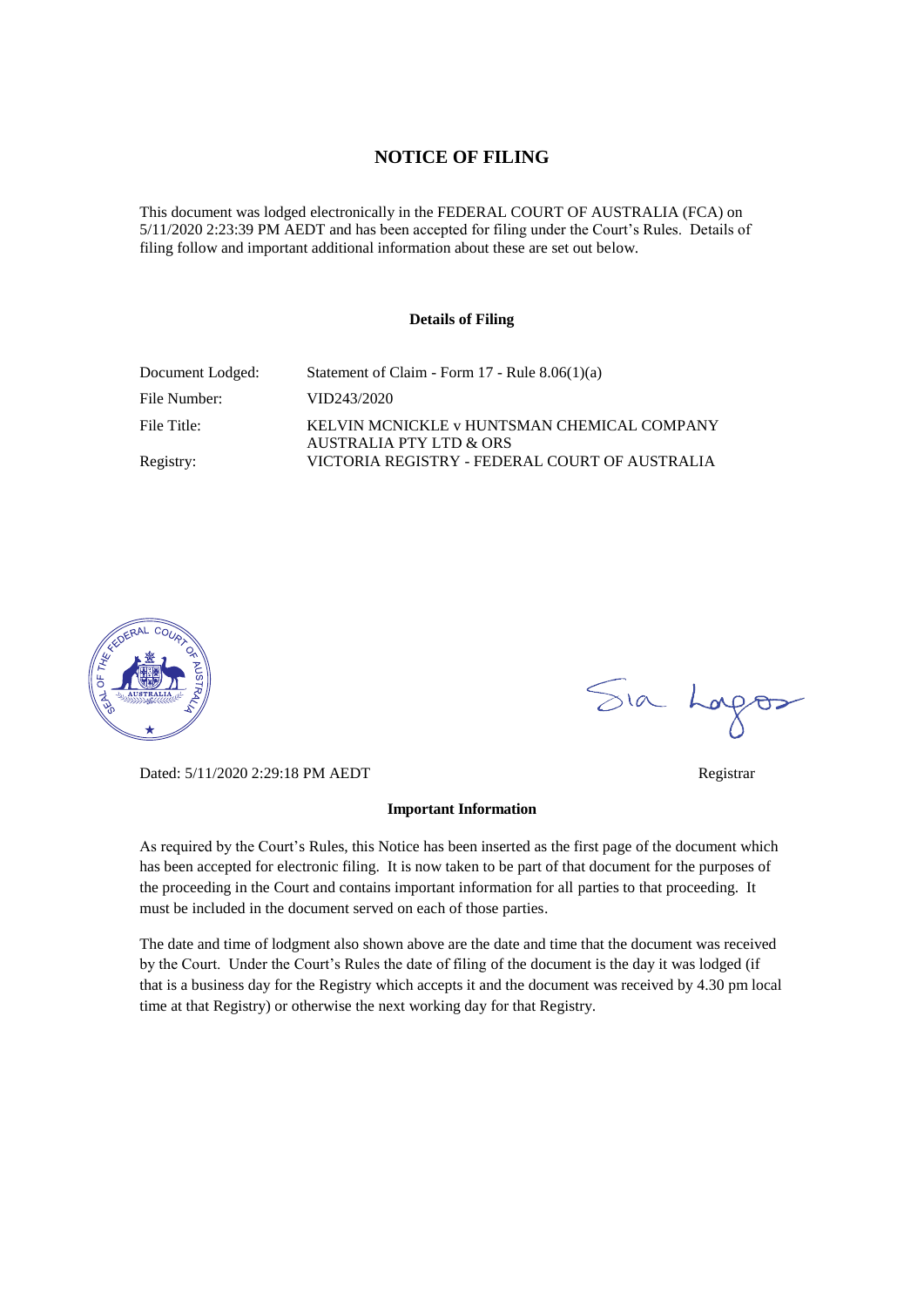Form 17 Rule 8.05(1)(a)



# **Statement of Cross-Claim**

No. VID 243 of 2020

Federal Court of Australia District Registry: Victoria Division: General

**HUNTSMAN CHEMICAL COMPANY AUSTRALIA PTY LTD (ACN 004 146 338)** Cross-Claimant

# **MONSANTO COMPANY and other named in the Schedule**

Cross-Respondents

This statement of cross-claim is filed by the Cross-Claimant pursuant to order 1 of Lee J made on 12 October 2020 (Cross-Claim). Capitalised terms used in this Cross-Claim bear the same meaning as in the Second Further Amended Statement of Claim dated 20 October 2020 (**2FASOC**), unless otherwise indicated.

## **Parties**

1. The Cross-Claimant (**Monsanto Australia (Old)**):

- a. was and is a corporation incorporated in Australia and capable of suing;
- b. between around July 1976 and around 17 April 1988 had the company name Monsanto Australia Limited;
- c. between around July 1976 and 31 March 1988 was a wholly owned subsidiary of the Monsanto Company (**Monsanto Company US (Old)**);
- d. on 18 April 1988, was re-named Chemplex Australia Limited; and
- e. in around June 1993, was further renamed Huntsman Chemical Company Australia Pty Limited, after (as alleged in paragraphs [11](#page-4-0) to [12](#page-4-1) below) it was acquired by the Huntsman Australia, Inc. in a 50-50 joint venture agreement with Consolidated Press

| Filed on behalf of (name & role of party)<br>Prepared by (name of person/lawyer) |                 | Cross-claimant<br>Janet Whiting        | Huntsman Chemical Company Australia, the First Respondent and |  |
|----------------------------------------------------------------------------------|-----------------|----------------------------------------|---------------------------------------------------------------|--|
| Law firm (if applicable)<br>03 8656 3387                                         | Gilbert + Tobin | Fax                                    | 03 8656 3400                                                  |  |
| Email jwhiting@gtlaw.com.au                                                      |                 |                                        |                                                               |  |
| <b>Address for service</b><br>(include state and postcode)                       |                 | Level 22, 101 Collins Street, VIC 3000 |                                                               |  |

. [Form approved 01/08/2011]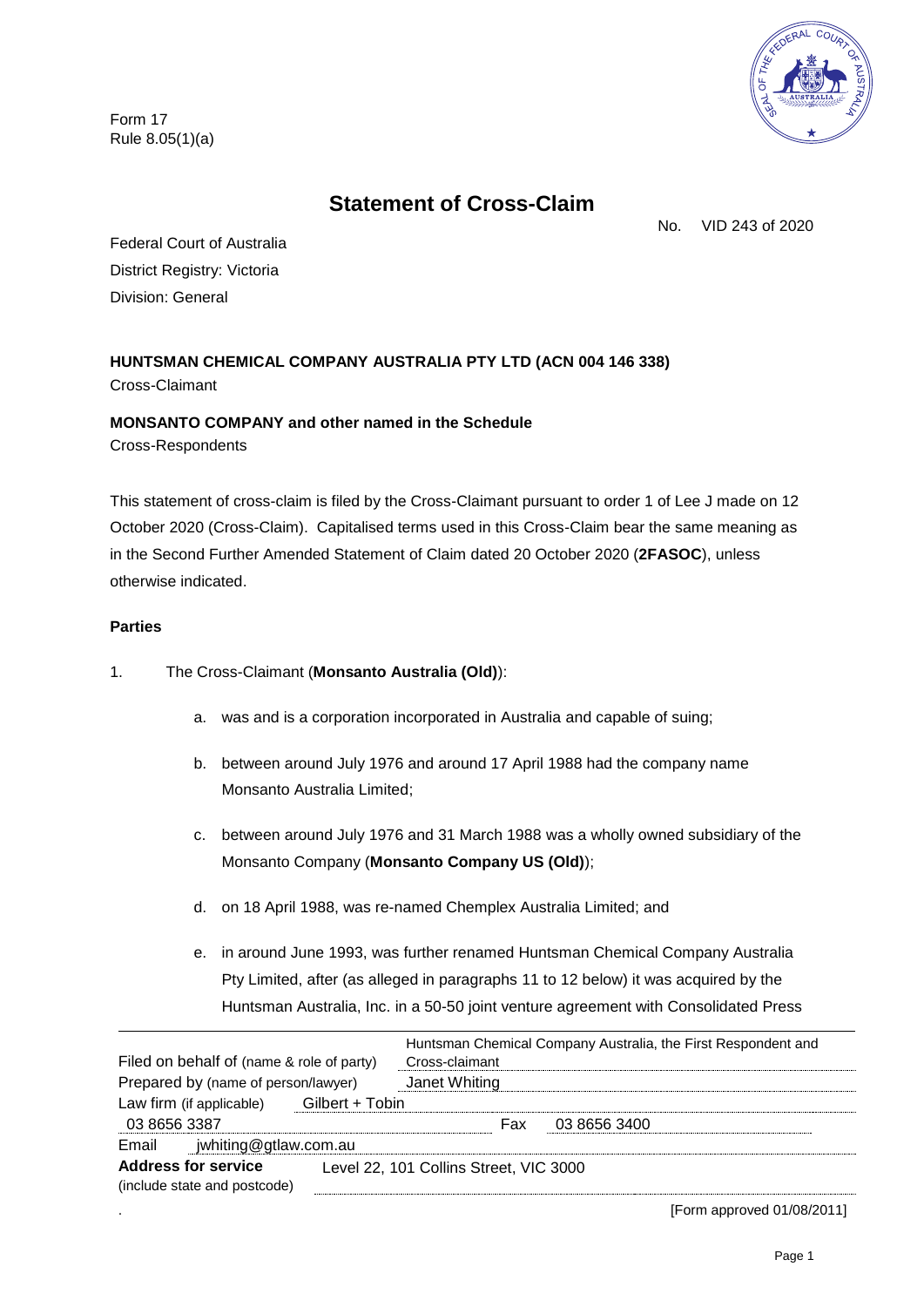Holdings Limited (**Consolidated Press Holdings**), to be held through a joint venture company, HCPH Holdings Pty Ltd (**HCPH Holdings**).

- 2. The First Cross-Respondent (**Monsanto Company US (New)**):
	- a. since around 9 February 2000 was and is a corporation registered in Delaware, in the United States of America, and capable of being sued;
	- b. was created as a wholly owned subsidiary of Monsanto Company US (Old) and Pharmacia & UpJohn Inc, during the merger of those two companies (during which merger Monsanto Company US (Old) also changed its name to Pharmacia Corporation);
	- c. by agreement effective 1 September 2000 with Pharmacia Corporation:
		- i. assumed all of the operations, assets and liabilities of Pharmacia Corporation's agricultural business to Monsanto Company US (New), including any obligations arising under contract or otherwise of Monsanto Company US (Old) prior to 1 September 2000; and
		- ii. indemnified Pharmacia Corporation for liabilities primarily related to the agriculture business prior to 1 September 2000.
- 3. The Second Cross-Respondent (**Monsanto Australia (New)**):
	- a. was and is a corporation incorporated in Australia and is capable of being sued;
	- b. was incorporated on 24 March 1987 as Animus No. 8 Limited;
	- c. on 30 March 1988, was re-named to Legis (No. 20) Limited;
	- d. prior to 31 March 1988, acquired, by way of transfer, the agricultural and re-sale business of Monsanto Australia (Old);
	- e. was known as Monsanto Australia Limited from 19 April 1988 to 23 August 2018;
	- f. on 24 August 2018, changed its name to Monsanto Australia Pty Ltd;
	- g. at all material times was a wholly owned subsidiary of the Monsanto Company US (New).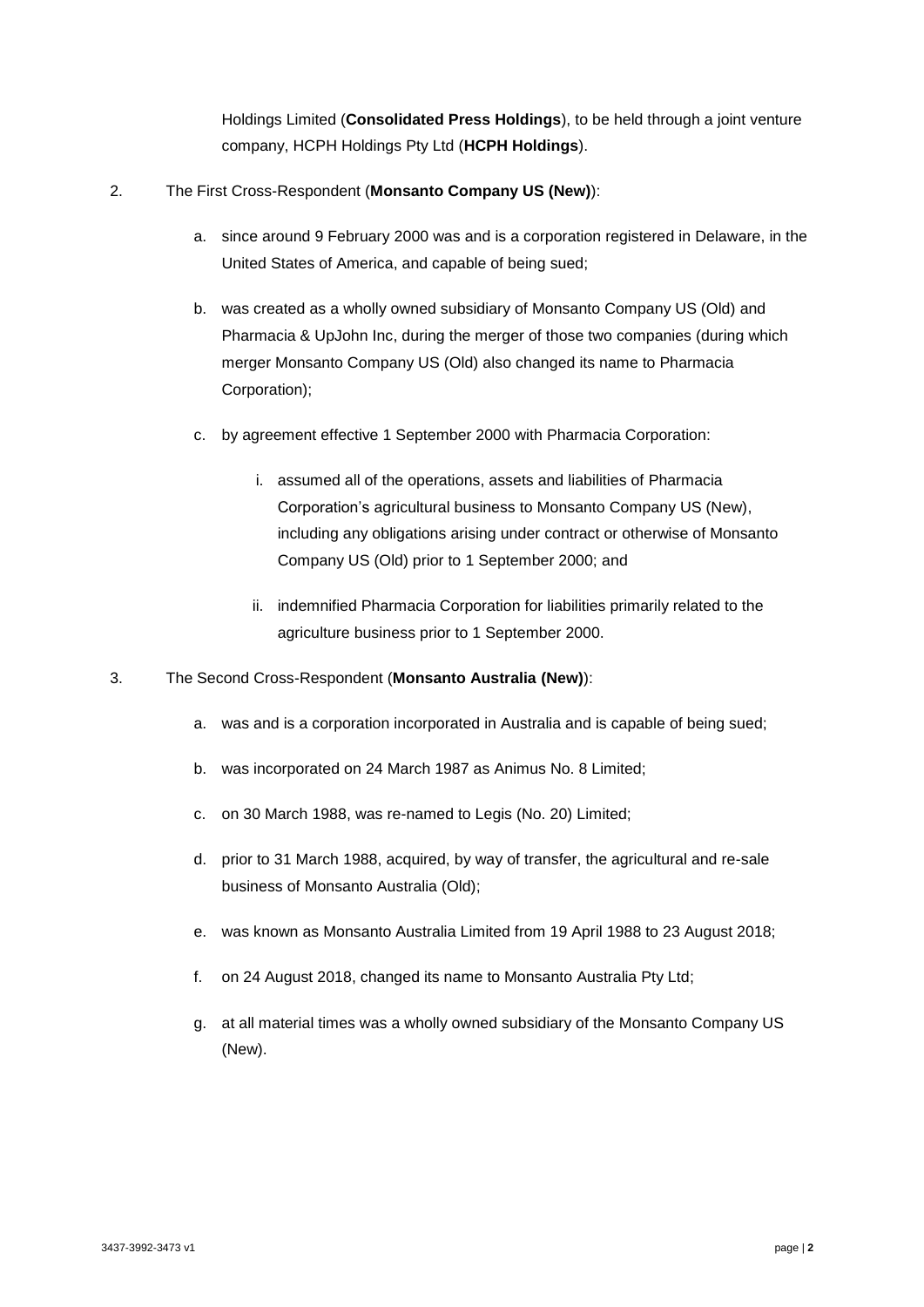#### **The McNickle Proceeding**

- 4. In Federal Court of Australia Proceedings VID 243/2020 (the **McNickle Proceeding**), and on the grounds alleged in the 2FASOC, the Applicant seeks, *inter alia*, orders that Monsanto Australia (Old) pay the Applicant and group members:
	- a. statutory compensation for loss and damage pursuant to:
		- i. ss 74DA(1), 75AD and/or 75AE of the *Trade Practices Act 1974* (Cth); and/or
		- ii. ss 138, 139, 271 and/or 272 of the *Australian Consumer Law*;
	- b. damages at common law,

### (the **Alleged Loss**).

- 5. Monsanto Australia (Old) denies that it is liable for the Alleged Loss on grounds set out in its defence to the Amended Statement Of Claim filed on 10 July 2020 (**Defence**).
- 6. If, contrary to the denial of liability set out in the Defence, Monsanto Australia (Old) is liable for the Alleged Loss (or part thereof), Monsanto Australia (Old) seeks relief from Monsanto Company US (New) and Monsanto Australia (New) as set out in the Notice of Cross-Claim and makes the allegations set out in paragraphs 7 to [39](#page-9-0) below.

#### **Indemnity from Monsanto Company US (New)**

<span id="page-3-0"></span>7. On 21 March 1988, an agreement was made in writing between Monsanto Company US (Old), as Seller, and Panimo Pty Ltd (a wholly owned subsidiary of Consolidated Press Holdings), as Purchaser, for the sale of Monsanto Australia (Old) (**1988 Share Sale Agreement**).

#### **Particulars**

A copy of the 1988 Share Sale Agreement is available for inspection at the offices of the solicitors of Monsanto Australia (Old) upon reasonable request.

8. It was an express term of the 1988 Share Sale Agreement that on the Closing Date (which was 31 March 1988), Monsanto Company US (Old) would sell, as beneficial owner, to Panimo Pty Ltd (or would procure the sale as beneficial owner to Panimo Pty Ltd) all of the issued shares in the capital of Monsanto Australia (Old) for the purchase price set out in clause 1.2 of the Share Sale Agreement: clause 1.1.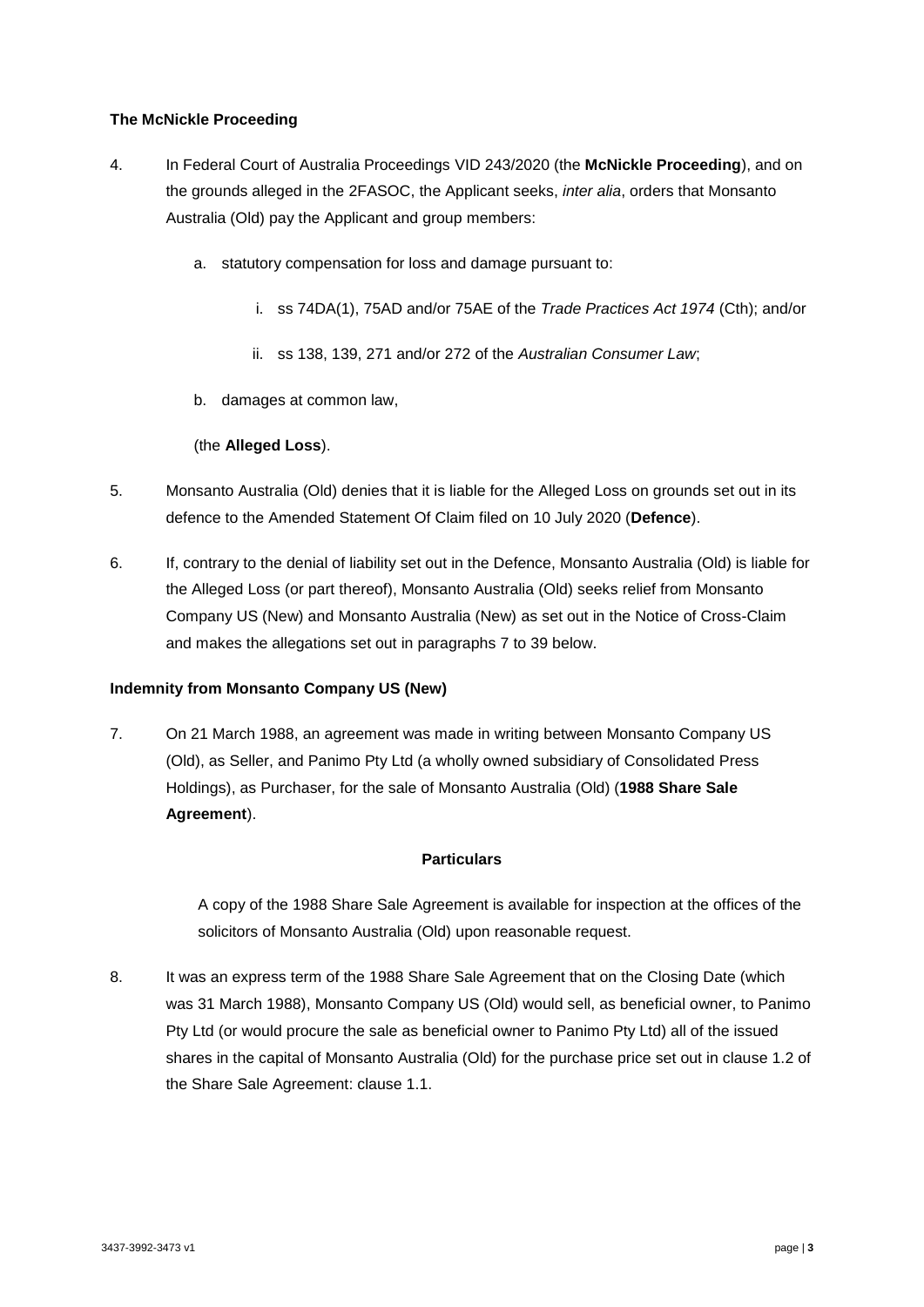- 9. It was an express term of the 1988 Share Sale Agreement that, prior to the Closing Date (31 March 1988) all of the tangible and intangible assets and liabilities of Monsanto Australia (Old) which were primarily used in:
	- a. the agricultural chemicals business conducted by Monsanto Australia (Old) (**Ag Business**); and
	- b. the business of the resale by Monsanto Australia (Old) in Australia of products manufactured elsewhere by Monsanto Company US (Old) or its subsidiaries or affiliates, specifically including, but not limited to, Mitsubishi Monsanto Chemical Company (**Resale Business**),

were transferred to Legis (No. 20) Pty Ltd (later Monsanto Australia (New)): clause 3.2(a).

- 10. It was an express term of the 1988 Share Sale Agreement that, from and after the Closing Date (31 March 1988), Monsanto Company US (Old) indemnified the purchaser, Panimo Pty Ltd, and its respective officers, directors and employees harmless from and against all liabilities, claims, damages and losses (including all related legal fees, costs and expenses in connection therewith) suffered and incurred by Panimo Pty Ltd, with respect to any claim by:
	- a. any third party (including, but not limited to, any governmental authority) solely arising out of the sale of the products of the Ag Business or the Resale Business: clause 5.4(a); and/or
	- b. any claim by any third party (including, but not limited to, any governmental authority) solely arising out of the operation of the agriculture business or the resale business: clause 5.4(i).
- <span id="page-4-0"></span>11. On or around 30 June 1993, Consolidated Press Holdings (the Seller), and Huntsman Australia, Inc. entered into a 50-50 joint venture agreement for the acquisition of the shares in Chemplex Holdings Pty Ltd, a company incorporated in the State of New South Wales, and of which Monsanto Australia (Old) was a subsidiary, to be held through a joint venture company, HCPC Holdings Pty Ltd (the Buyer) (**1993 Share Purchase Agreement**).

#### **Particulars**

A copy of the 1993 Share Purchase Agreement is available for inspection at the offices of the solicitors of Monsanto Australia (Old) upon reasonable request.

<span id="page-4-1"></span>12. It was an express term of the 1993 Share Purchase Agreement (clause 2.1) that, in accordance with the terms of the agreement, Consolidated Press Holdings agreed to sell and HCPC Holdings Pty Ltd agreed to buy the Sale Shares free from all Encumbrances, where: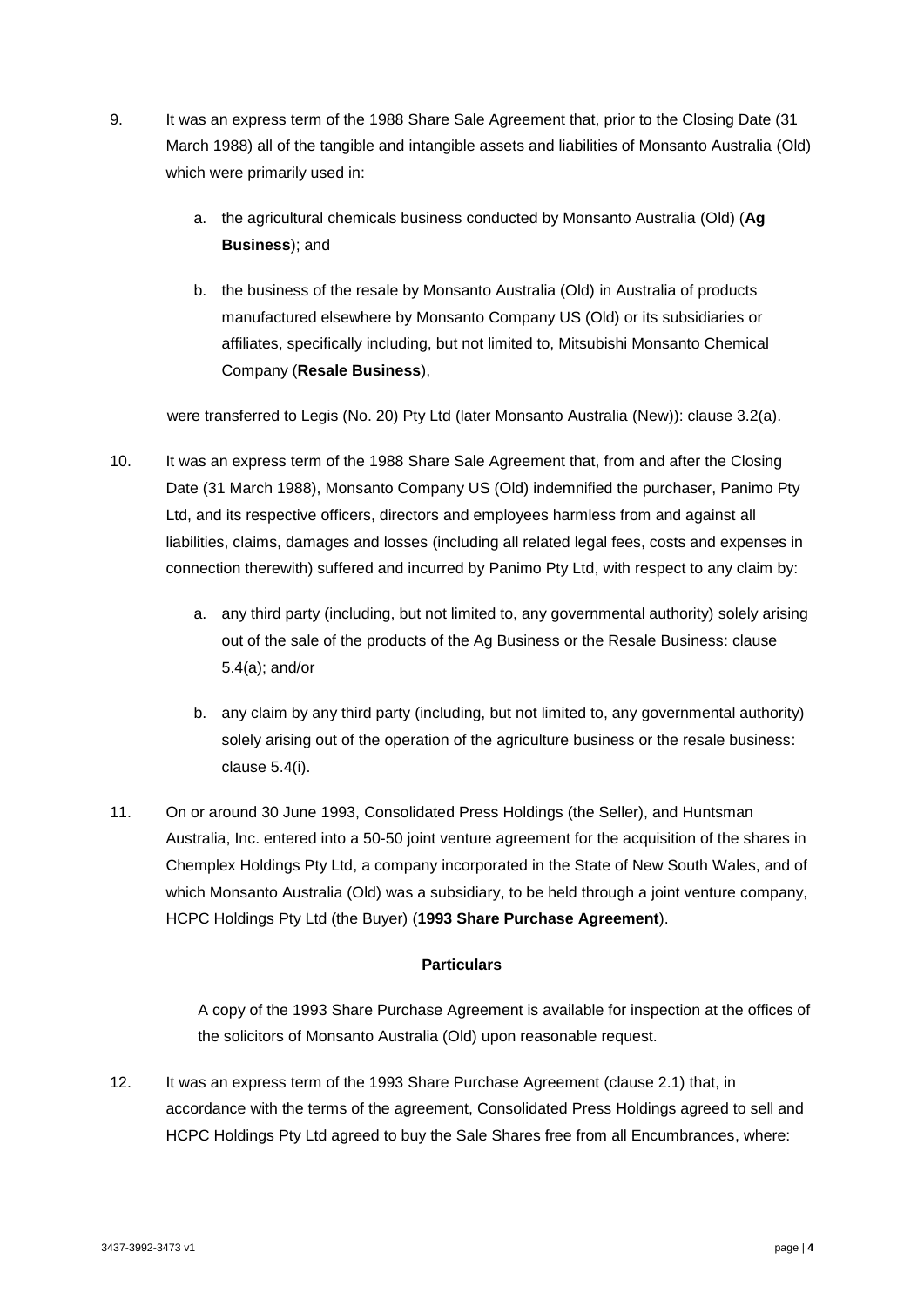- a. "Sale Shares" was defined as the 400,000,002 ordinary shares in the capital of Chemplex Holdings Pty Ltd as at the date of the agreement, and any shares issued to Consolidated Press Holdings prior to Completion pursuant to clause 2.3.2 of the 1993 Share Purchase Agreement; and
- b. "Encumbrances" was defined as "any mortgage, charge, pledge, lien, encumbrance, lease or other interest, licence, option, assignment, hypothecation, security interest, title retention, preferential right, trust arrangement, contractual right or setoff or any other security agreement or arrangement in favour of any person".
- 13. On or around 26 June 2002, all of Consolidated Press Holdings' interests in the joint venture company, HCPC Holdings Pty Ltd (which by that time were held in a variety of subsidiary companies of Consolidated Press Holdings) were transferred to Jon M. Huntsman (**2002 Purchase Agreement**).
- <span id="page-5-0"></span>14. It was an express term of the 2002 Purchase Agreement (Clause 1.3) that, in accordance with the terms of the agreement, the subsidiaries of Consolidated Press Holdings agreed to sell and Jon M. Huntsman agreed to buy the Australian Interests free of any Encumbrances, where:
	- a. "Australian Interests" was defined as, collectively, the "Class B Units", the HCPH Shares (being the 2,006 shares of the Class B Ordinary Shares of HCPH Holdings Pty Ltd) and the Australian Loans;
	- b. "Encumbrances" was defined as options, pledges, security interests, liens or other encumbrances or any restrictions or limitations on voting or transfer; and
	- c. the "Australian Interests" constituted all shares, rights, interests, indebtedness and claims of every type or nature owned or held by Sellers or any other member of the Sellers Group in respect of HCPH, the Unit Trust, or any of their Subsidiaries other than those to be released pursuant to the Mutual Release (clause 3.6).
- 15. In the premises, and by reason of the matters alleged in paragraphs [7](#page-3-0) to [14](#page-5-0) above, Monsanto Company US (New) has indemnified Monsanto Australia (Old) from any third-party claims arising out of the sale of products and/or the operation of the agriculture business of Monsanto Australia (Old).
- 16. The claims made by the Applicant in the McNickle Proceeding, as alleged in the 2FASOC, comprise a third-party claim arising out of the sale of products and/or the operation of the agriculture business of Monsanto Australia (Old).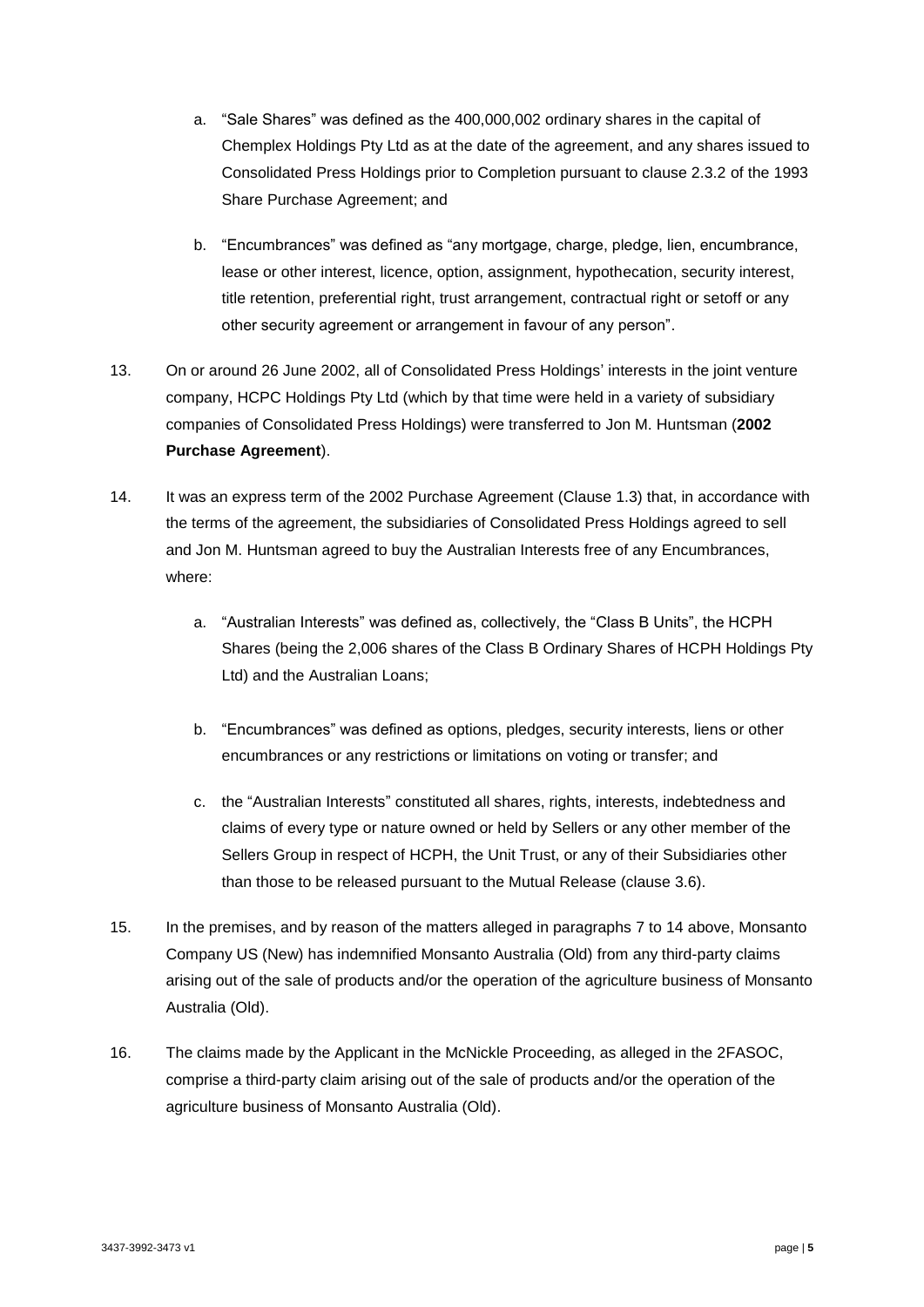- 17. In the premises, Monsanto Company US (New) is required to indemnify Monsanto Australia (Old) against the claims made against it by the Applicant in the McNickle Proceedings and the Alleged Loss.
- 18. On 30 June 2020, Monsanto Australia (Old) made a written request to Monsanto Company US (New) for indemnity in respect of the allegations made against it in the McNickle Proceeding and the Alleged Loss (**Request for Indemnity**).

#### **Particulars**

Letter from Huntsman Corporation to Bayer U.S. dated 30 June 2020.

<span id="page-6-0"></span>19. As at the date of this statement of cross-claim, Monsanto Company US (New) has not confirmed that it will indemnify Monsanto Australia (Old) in respect of the allegations made against it in the McNickle Proceeding and the Alleged Loss.

#### **Indemnity from the Second Cross-Respondent and Operating Agreements**

- <span id="page-6-2"></span>20. Further and in the alternative to the allegations made in paragraphs [7](#page-3-0) to [19](#page-6-0) above, Monsanto Australia (Old) makes the allegations in paragraphs [21](#page-6-1) to [27](#page-7-0) below.
- <span id="page-6-1"></span>21. On or around 31 March 1988, Monsanto Australia (New) (then known as Legis (No. 20) Ltd) and Monsanto Australia (Old) (then known as Monsanto Australia Limited) entered into a written agreement in respect of the West Footscray plant site (**West Footscray Site**) pursuant to which it was agreed that, on and from 1 April 1988 Monsanto Australia (Old) would operate the agricultural plant for the Monsanto Australia (New) for the period and on the terms set out in the agreement (**West Footscray Operating Agreement**).

#### **Particulars**

A copy of the West Footscray Operating Agreement is available for inspection at the offices of the solicitor for Monsanto Australia (Old) on reasonable notice.

- 22. It was an express term of the West Footscray Operating Agreement that on and from 1 April 1988, Monsanto Australia (Old) would operate the agricultural plant at the West Footscray Site of Monsanto Australia (New) to produce the glyphosate, as well as perform work incidental to including the receipt, storage, loading and shipping of those products: clause 2.1.
- 23. It was an express term of the West Footscray Operation Agreement that Monsanto Australia (New) assumed full responsibility for and agreed to defend, indemnify, save and hold harmless Monsanto Australia (Old) from and against all claims, causes of action, suits, judgments, fines, penalties, losses, damages, costs, expenses (including reasonable attorneys' fees) and liabilities of every nature and description resulting or arising from, among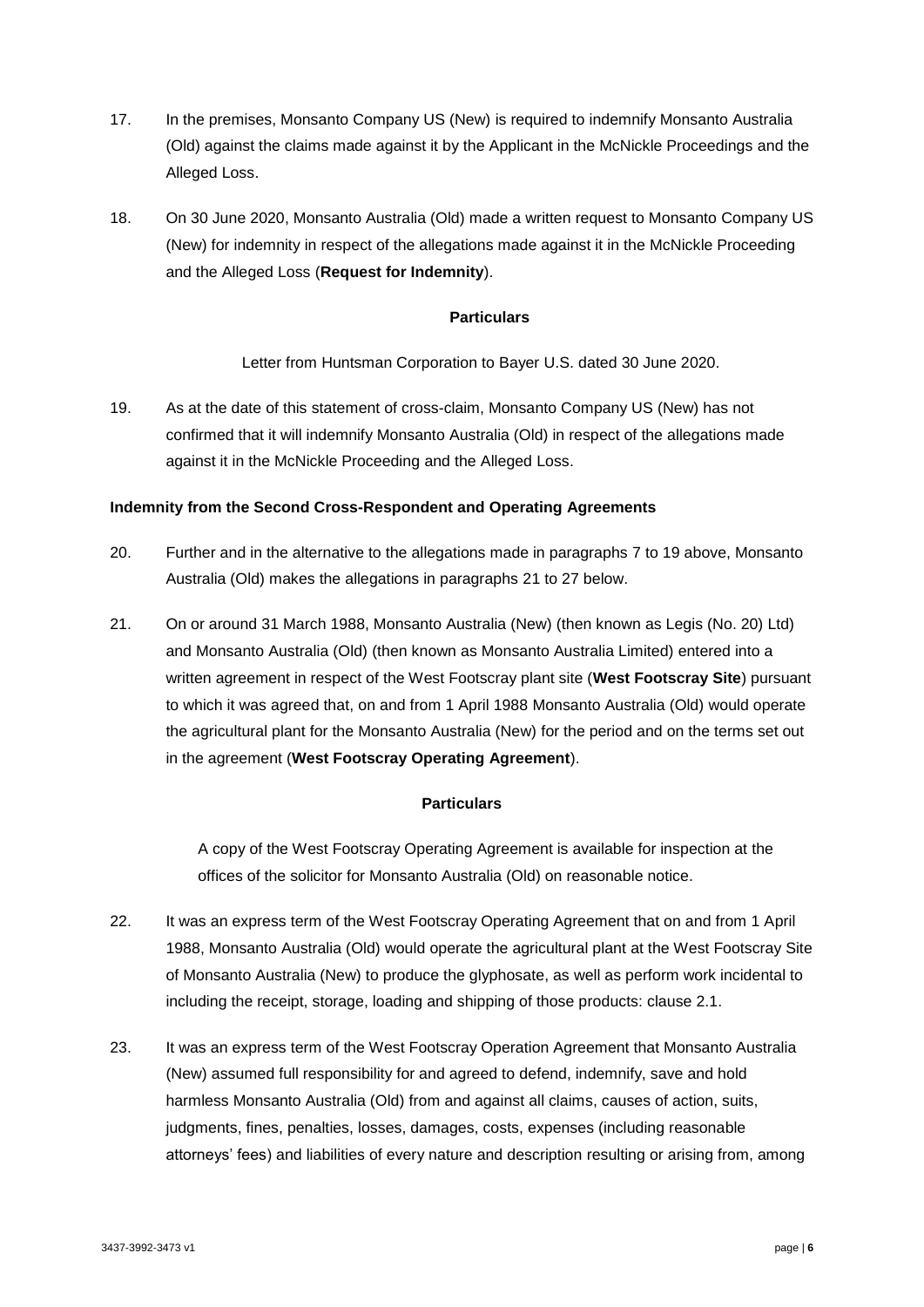other things, any product liability claims by customers of Monsanto Australia (New) for any Product manufactured under the West Footscray Operating Agreement, provided such Product conformed to the applicable specifications for such Product, where the "Product" was defined in Exhibit 2.1 as glyphosate: clause 5.3(b)(iii).

24. On or around 31 March 1988, Monsanto Australia (New) (then known as Legis (No. 20) Ltd) and Monsanto Australia (Old) (then known as Monsanto Australia Limited) entered into a written agreement in respect of the Rozelle plant site (**Rozelle Site**) pursuant to which it was agreed that, on and from 1 April 1988, Monsanto Australia (Old) would operate the agricultural plant for Monsanto Australia (New) for the period and on the terms set out in the agreement (**Rozelle Operating Agreement**).

#### **Particulars**

A copy of the Rozelle Operating Agreement is available for inspection at the offices of the solicitor for Monsanto Australia (Old) on reasonable notice.

- 25. It was an express term of the Rozelle Operating Agreement that on and from 1 April 1988 Monsanto Australia (Old) would operate the agriculture plant at the Rozelle Site for Monsanto Australia (New) for the production of products listed in Exhibit 2.1 of the Rozelle Operating Agreement which included Roundup 41% and Roundup CT: clause 2.1.
- <span id="page-7-1"></span>26. It was an express term of the Rozelle Operating Agreement that Monsanto Australia (New) assumed full responsibility for and agreed to defend, indemnify, save and hold harmless Monsanto Australia (Old) from and against all claims, causes of action, suits, judgments, fines, penalties, losses, damages, costs, expenses (including reasonable attorneys' fees) and liabilities of every nature and description resulting or arising from, among other things, any product liability claims by customers of Monsanto Australia (New) for any Products manufactured under the Rozelle Operating Agreement, provided such Products conformed to the applicable specifications for such Products, such Products including Roundup 41% and Roundup CT: clause 5.3(b)(ii).
- <span id="page-7-0"></span>27. In the premises, and by reason of the matters pleaded in paragraphs [20](#page-6-2) to [26](#page-7-1) above, to the extent that Monsanto Australia (Old) is liable in respect of any allegations against it in the McNickle Proceeding post 1 April 1988 (which is denied) and in respect of any product manufactured and/or otherwise dealt with pursuant to the West Footscray Operating Agreement and the Rozelle Operating Agreement (such Products including glyphosate, Roundup 41% and Roundup CT), Monsanto Australia (Old) is indemnified for that liability by Monsanto Australia (New).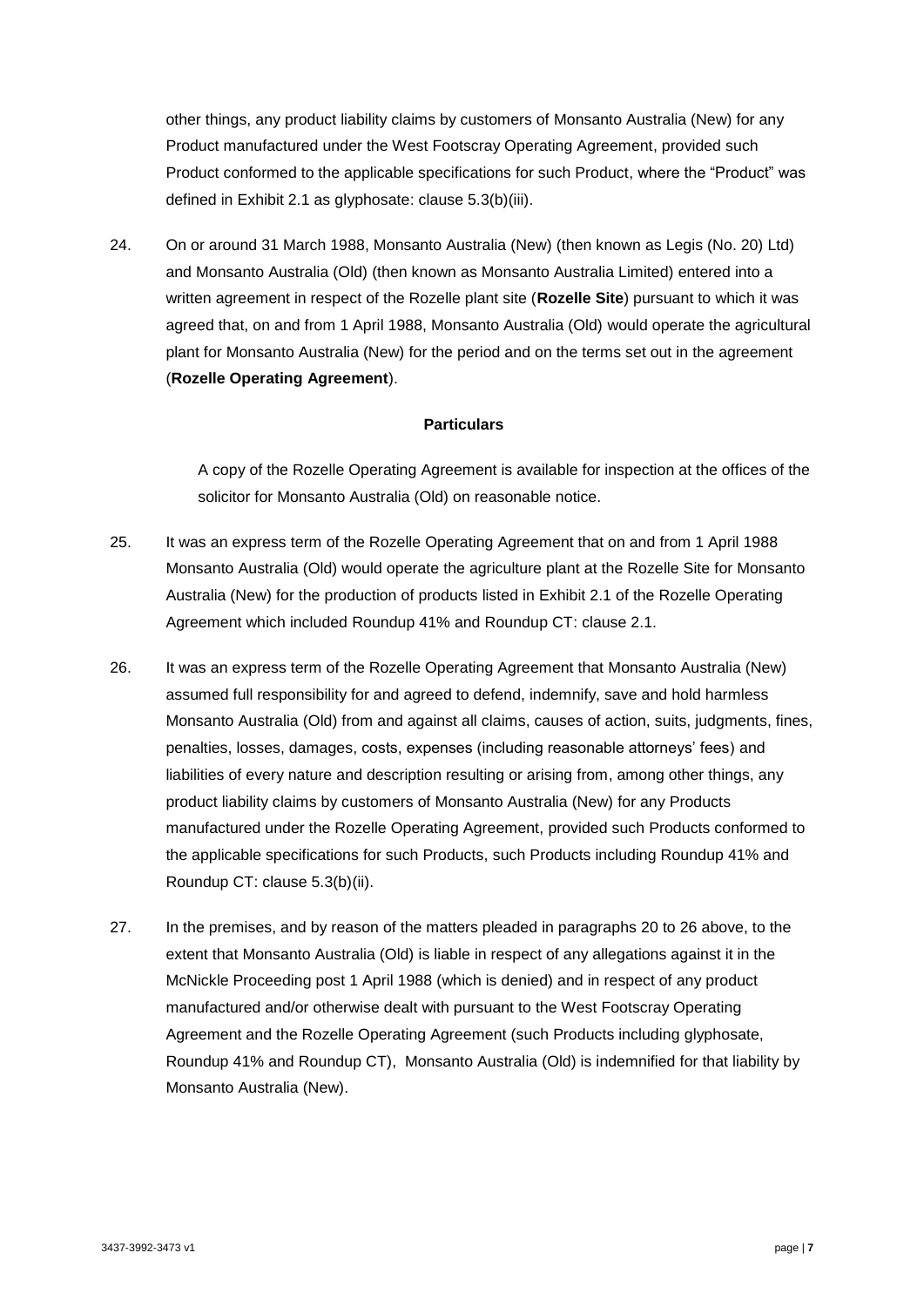#### **Contribution**

- 28. Alternatively to the allegations in paragraphs [7](#page-3-0) to [27](#page-7-0) above, Monsanto Australia (Old) makes the allegations in paragraphs **Error! Reference source not found.** to [38](#page-9-1) below.
- 29. In the 2FASOC, the Applicant has made allegations as against Monsanto Australia (Old), which allegations include claims which may not be apportionable within the meaning of s 34(1) of the *Civil Liability Act 2002* (NSW), s 87CB of the *Trade Practices Act 1974* (Cth) and/or s 87CB of the *Competition and Consumer Act 2010* (Cth) (**Non-apportionable Claims**).
- 30. If, which is denied, Monsanto Australia (Old) is liable in respect of any of the Nonapportionable Claims in the manner alleged in the 2FASOC and/or the Applicant can establish the matters alleged in the 2FASOC in respect of those claims, solely for the purpose of this Cross-Claim, Monsanto Australia (Old) pleads as against the Cross-Respondents as follows.

### *Contribution as against Monsanto Company US (New)*

- <span id="page-8-0"></span>31. As against Monsanto Company US (New), and solely for the purpose of this Cross-Claim, Monsanto Australia (Old) repeats the allegations made in the ASOC.
- 32. By reason of the matters pleaded in paragraph [31](#page-8-0) above, Monsanto Company US (New) is a person from whom the Applicant and/or group members are entitled to recover the Alleged Loss as alleged in the 2FASOC.
- 33. Monsanto Australia (Old) is, accordingly, entitled in equity to indemnity or contribution from Monsanto Company US (New) in respect of any liability Monsanto Australia (Old) may be found to have to the Applicants and/or Group Members for their Alleged Loss.
- 34. Further, or in the alternative, Monsanto Company US (New) is a tortfeasor or wrongdoer who is liable to the Applicant and group members in respect of their Alleged Loss and Monsanto Australia (Old) is entitled to indemnity or contribution from Monsanto Company US (New) pursuant to:
	- a. s 5(1)(c) of the *Law Reform (Miscellaneous Provisions) Act 1946* (NSW) which applies by virtue of s 12 of the *Law Reform (Miscellaneous Provisions) Act 1965* (NSW); or
	- b. s 23B of the *Wrongs Act 1958* (Vic).

#### *Contribution as against Monsanto Australia (New)*

<span id="page-8-1"></span>35. As against Monsanto Australia (New), and solely for the purpose of this Cross-Claim, Monsanto Australia (Old) repeats the allegations made in the 2FASOC in the McNickle Proceeding.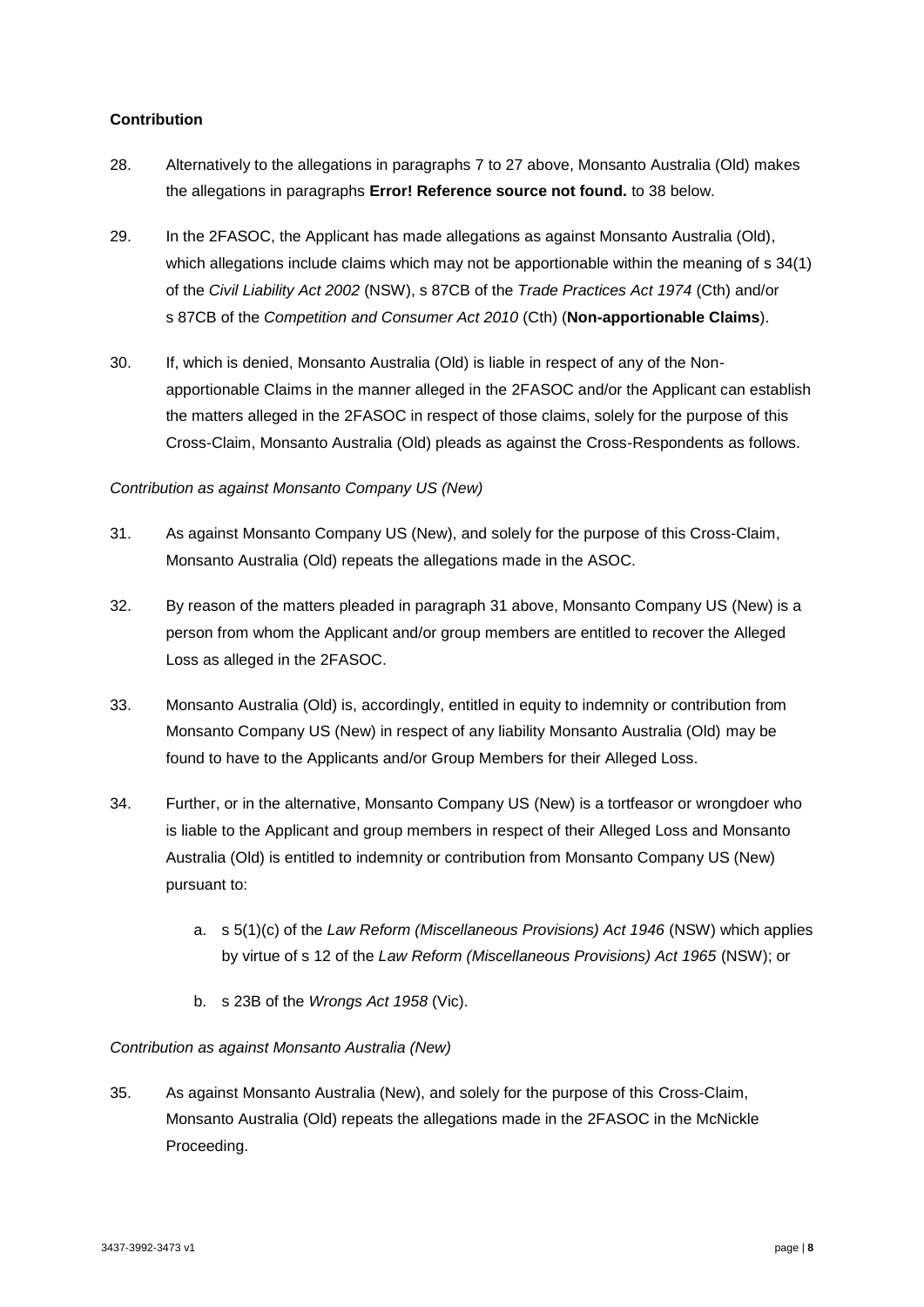- 36. By reason of the matters pleaded in paragraph [35](#page-8-1) above, Monsanto Australia (New) is a person from whom the Applicant and/or group members are entitled to recover the Alleged Loss as alleged in the 2FASOC.
- 37. Monsanto Australia (Old) is, accordingly, entitled in equity to indemnity or contribution from Monsanto Australia (New) in respect of any liability Monsanto Australia (Old) may be found to have to the Applicants and/or Group Members for their Alleged Loss.
- <span id="page-9-1"></span>38. Further, or in the alternative, Monsanto Australia (New) is a tortfeasor or wrongdoer who is liable, or would have been liable if sued, to the Applicant and/or group members in respect of their Alleged Loss and Monsanto Australia (Old) is entitled to indemnity or contribution from Monsanto Company US (New) pursuant to:
	- a. s 5(1)(c) of the *Law Reform (Miscellaneous Provisions) Act 1946* (NSW) which applies by virtue of s 12 of the *Law Reform (Miscellaneous Provisions) Act 1965* (NSW); or
	- b. s 23B of the *Wrongs Act 1958* (Vic).

### **Relief sought**

- <span id="page-9-0"></span>39. In the premises, Monsanto Australia (Old) seeks the relief as set out in the Notice of Cross-Claim, namely:
	- a. declarations that:
		- i. by clause 5.4 of the 1988 Share Sale Agreement, Monsanto Company US (New) agreed to indemnify the purchaser (Panimo Pty Ltd) and the benefit of that indemnity flows to Monsanto Australia (Old);
		- ii. such indemnity covers any third-party claims arising out of the sale of products and/or the operations of the agriculture business of Monsanto Australia (Old); and
		- iii. Monsanto Australia (Old) is therefore indemnified by Monsanto Company US (New) in respect of the claims bought against it by the Applicant and/or group members in the McNickle Proceeding;
	- b. declarations that:
		- i. the claims brought against Monsanto Australia (Old) in the McNickle Proceeding are product liability claims by customers of Monsanto Australia (New) for products manufactured under the West Footscray Operating Agreement and the Rozelle Operating Agreement;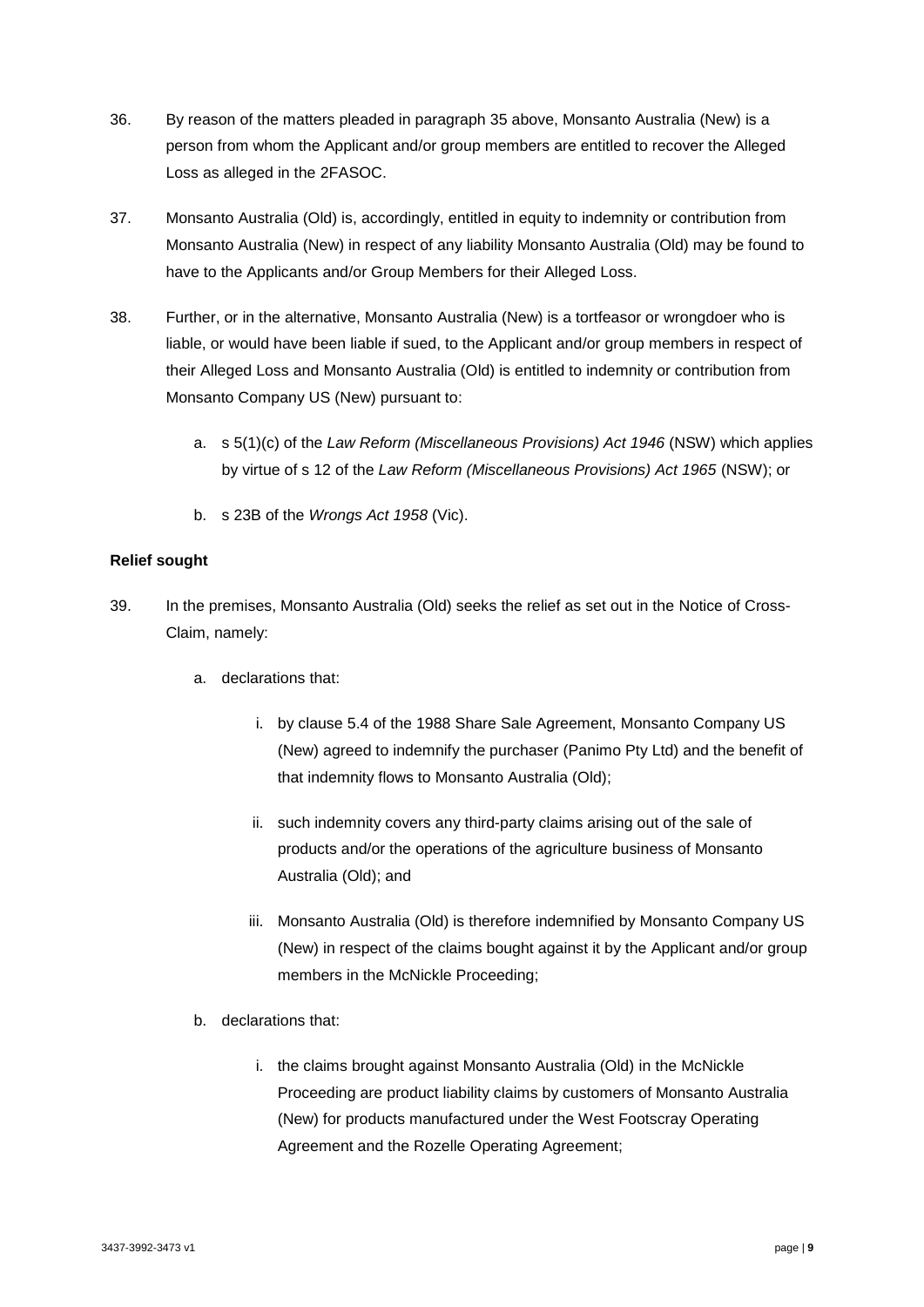- ii. accordingly, by reason of clause 5.3(b)(iii) of the West Footscray Operating Agreement and clause 5.3(b)(ii) of the Rozelle Operating Agreement, Monsanto Australia (Old) is indemnified by Monsanto Australia (New) in respect of the claims brought against Monsanto Australia (Old) in the McNickle Proceeding;
- c. in the alternative, indemnity or contribution in equity or pursuant to s 5(1)(c) of the *Law Reform Miscellaneous Provisions Act 1946* (NSW) or s 23B of the *Wrongs Act 1958* (Vic).
- d. interest.
- e. costs.
- f. such further order and other relief as this Honourable Court thinks appropriate.

Date: 5 November 2020

 $\frac{1}{2}$ Signed by Janet Whiting

Lawyer for the Cross-Claimant

This pleading was prepared by Emma Bathurst of counsel.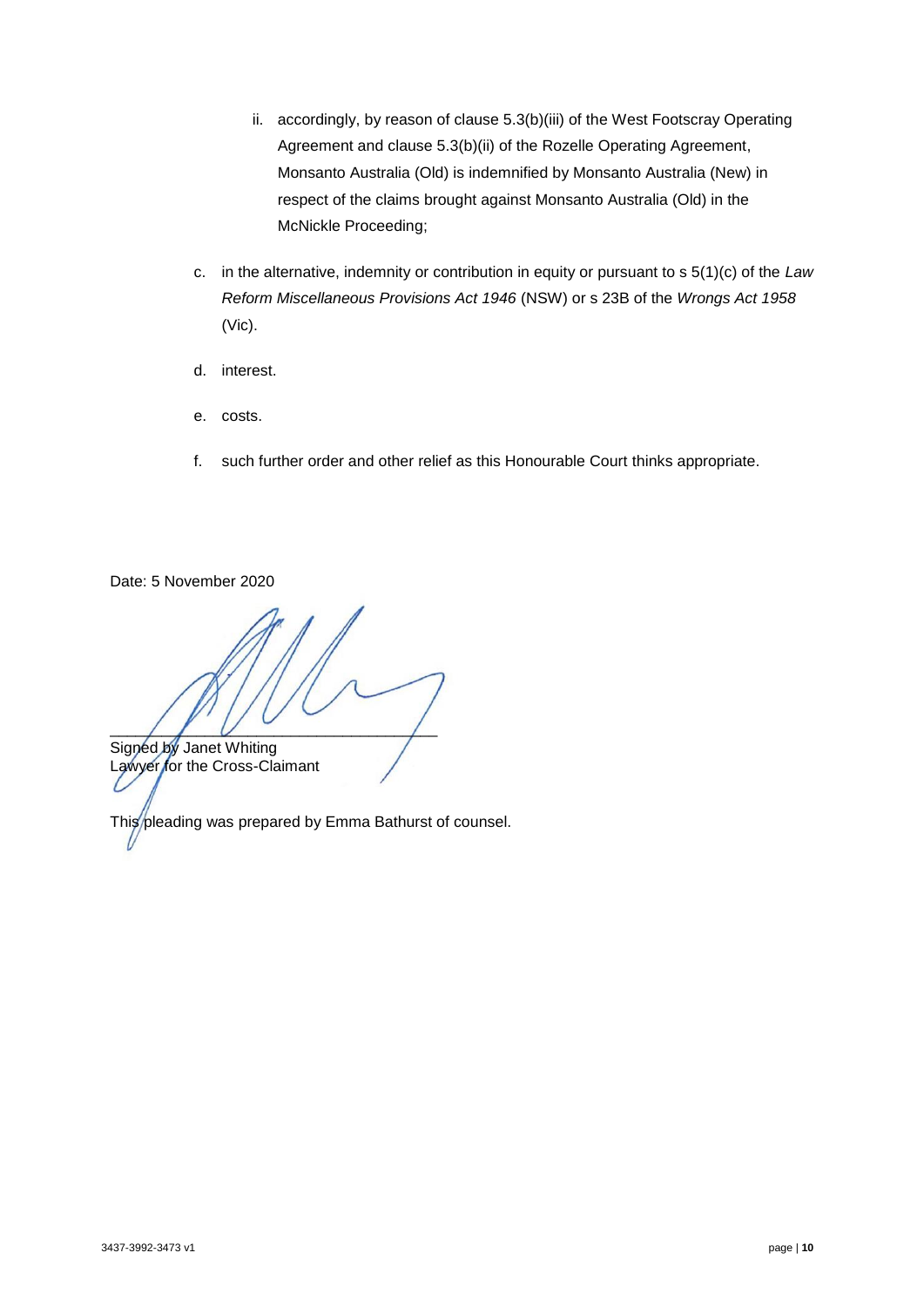## **SCHEDULE**

No. NSD VID 243 of 2020

Federal Court of Australia District Registry: New South Wales Division: General

## **MONSANTO AUSTRALIA PTY LTD**

Second Cross-Respondent